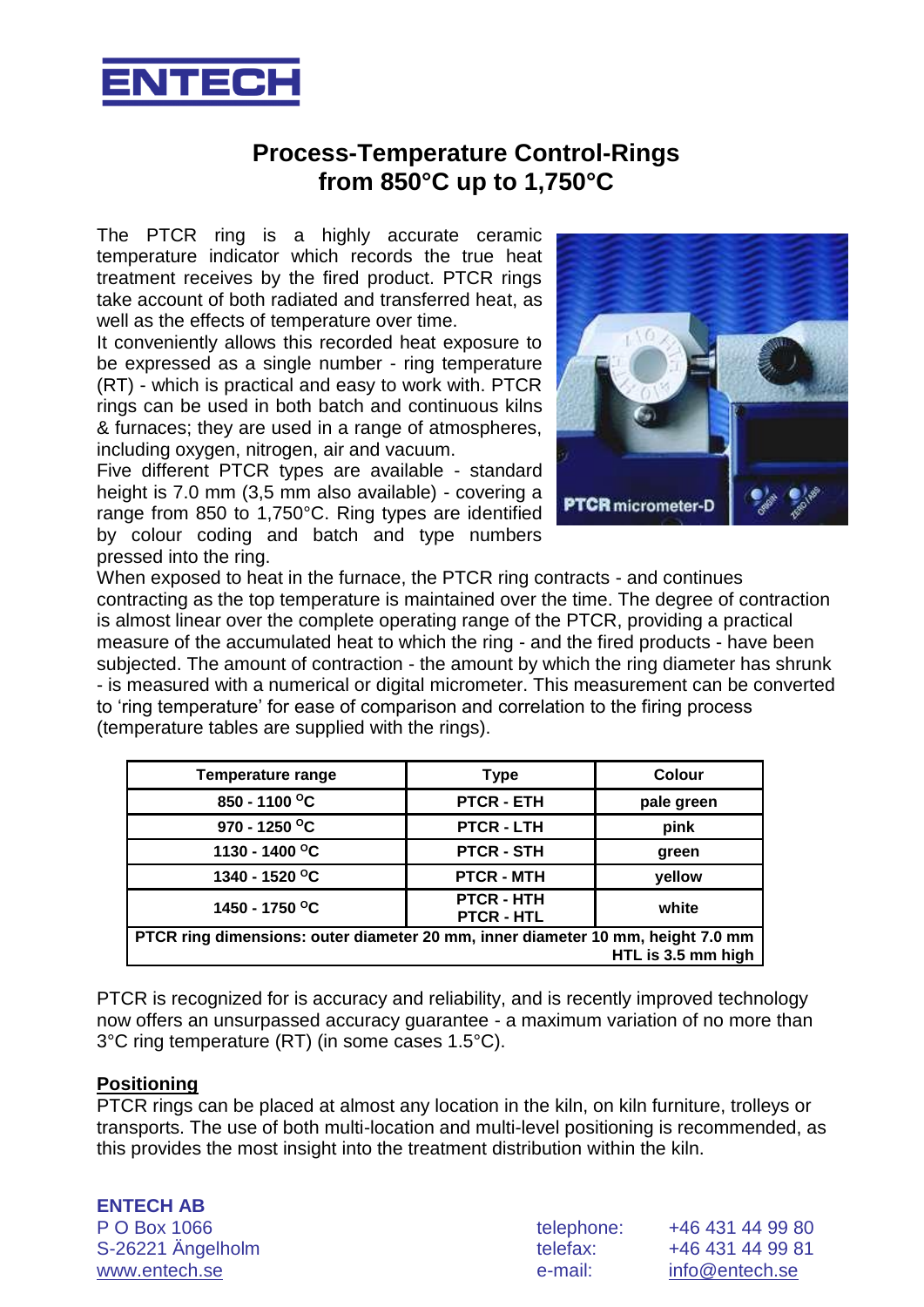

## **Converting to ring temperature**

The measured ring diameter is converted to ring temperature using the conversion table enclosed in each packing unit. Each table is specific to the particular batch of rings, for accuracy and convenience. The ring temperature is a practical single number which is useful for comparison purposes – for instance to relate the recorded heat treatment to the firing process and defined standards – so that any required adjustments can be made. It does not necessarily reflect the actual kiln temperature; the PTCR acts as an accumulator, measuring the total heat treatment over time, rather than the maximum temperature attained.

## **Firing process optimisation**

In the process of establishing a standard, the firing process is characterized by mapping the ring temperatures of PTCR rings distributed throughout the kiln. This allows the "hot" and "cold spots" to be detected and defined.

Using the heat treatment mapping, the firing process can than be optimised by offsetting heat sources or thermocouples as indicated by the variations in ring temperatures. As a rule of thumb, one degree of ring temperature corresponds to one degree Celsius. The exact relationship between ring temperature and degrees Celsius is of course dependent upon the specific firing cycle of the kiln.

#### **Firing process control**

In the course of time – as a result of aging of the heating elements or frequently alternating firing cycles – "hot" and "cold spots" may gradually return to the kiln. The PTCR can help here, too. Once the firing process has been optimised, PTCR rings can be used regularly to monitor the monitor the firing process and to detect these deviations as they gradually arise, before they affect product quality. By comparing the current ring temperatures against the defined standard, the number of degrees of ring temperature by which the firing process must be adjusted can be determined. Using several rings at critical locations in the kiln ensures that an even heat distribution is maintained.

#### **Quality control at lower cost**

Besides the benefits of yield improvement trough optimisation of firing process, the PTCR can also help reduce production costs. Simple comparison of ring temperature against a quality standard indicates whether the products are sintered to specification. Expensive, time-consuming conventional quality checks – destruction testing, geometry, density and porosity tests – can be reduced or eliminated.

## **Establishing a standard ring temperature**

In order to make ring temperature comparisons between different firings, a standard ring temperature must be defined. This is done by including PTCR rings in a series of firings, and relating their ring temperatures to the quality of the products Produced. The ring temperature which corresponds to products fired to the correct specifications can be used as the standard.

## **Packing**

15 pc. / small paper boxes.

**ENTECH AB** P O Box 1066 telephone: +46 431 44 99 80 S-26221 Ängelholm telefax: +46 431 44 99 81

www.entech.se e-mail: info@entech.se e-mail: info@entech.se